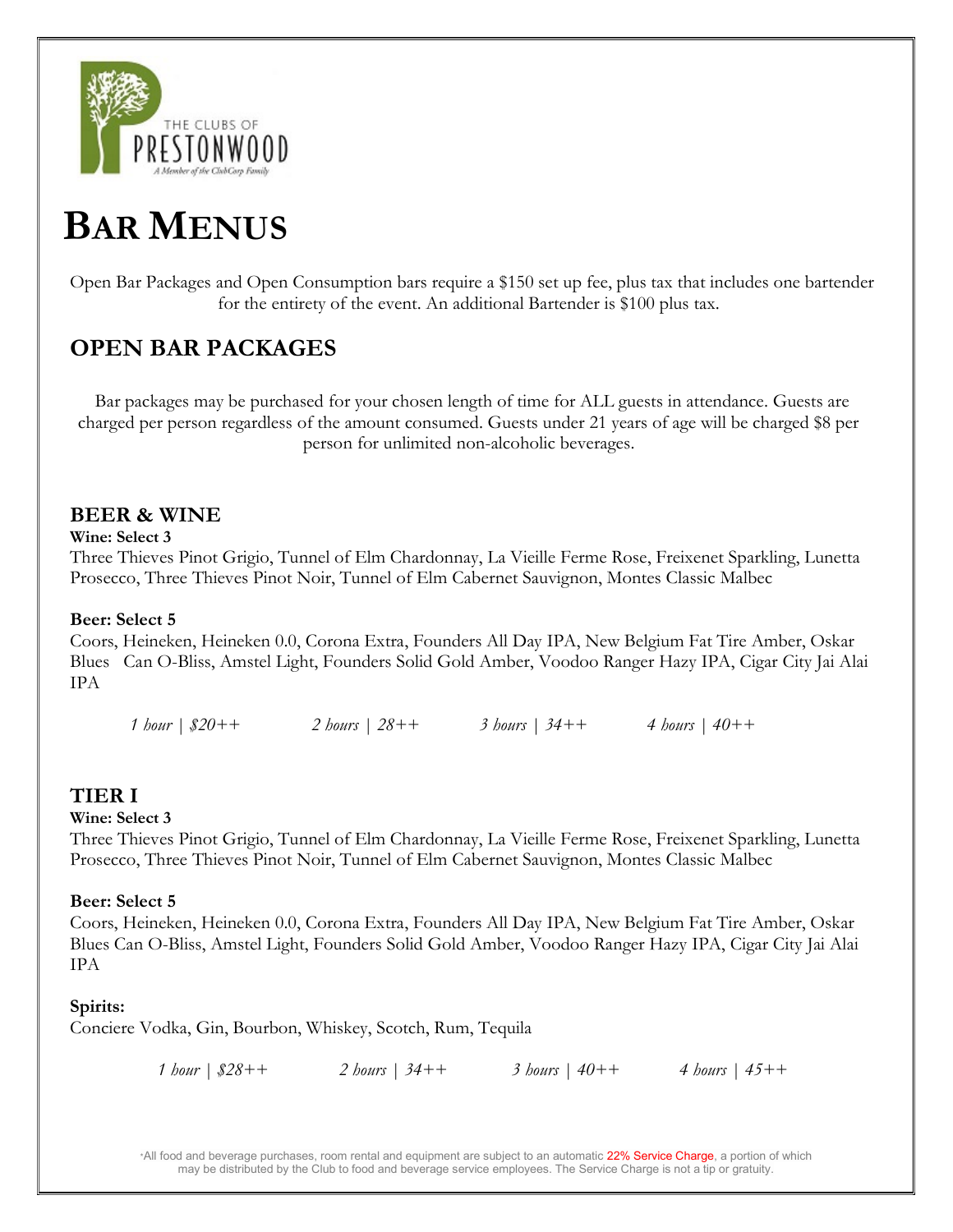

## TIER II

#### Wine: Select 3

Inclusions of Tier 1, DeKuyper Alto Veneto Pinot Grigio, Justin Sauvignon Blanc, Mon Frere Chardonnay, Domaine Ste. Michelle Sparkling, Pink Flamingo Rose, Rickshaw Pinot Noir, Cypress Cabernet Sauvignon, Decoy Merlot

## Beer: Select 5

Coors, Heineken, Heineken 0.0, Corona Extra, Founders All Day IPA, New Belgium Fat Tire Amber, Oskar Blues Can O-Bliss, Amstel Light, Founders Solid Gold Amber, Voodoo Ranger Hazy IPA, Cigar City Jai Alai IPA

## Spirits:

New Amsterdam Vodka, Beefeater Gin, Evan Williams Bourbon, Jack Daniel's Whiskey, Dewar's White Label Scotch, Bacardi Superior Rum, Jose Cuervo Especial (Silver) Tequila, Cointreau, Kahlua, Amaretto Disaronno, Bailey's, Chambord

1 hour | \$31++ 2 hours | 37++ 3 hours | 42++ 4 hours | 48++

## TIER III

## Wine: Select 4

Inclusions of Tier 1 &2, Uppercut Cabernet Sauvignon, La Crema Chardonnay, Frei Brothers Merlot, La Marca Prosecco

## Beer: Select 5

Coors, Heineken, Heineken 0.0, Corona Extra, Founders All Day IPA, New Belgium Fat Tire Amber, Oskar Blues Can-O-Bliss, Amstel Light, Founders Solid Gold Amber, Voodoo Ranger Hazy IPA, Cigar City Jai Alai IPA

## Spirits:

Grey Goose Vodka, Hendrick's Gin, Maker's Mark Bourbon, Jack Daniel's Whiskey, Dewar's White Label Scotch, Bacardi Superior + 8yr Rum, Milagro-Blanco Tequila, Amaretto Disaronno, Bailey's, Chambord, Cointreau, DeKuyper, Kahlua

1 hour | \$35++ 2 hours | 42++ 3 hours | 48++ 4 hours | 54++

\*All food and beverage purchases, room rental and equipment are subject to an automatic 22% Service Charge, a portion of which may be distributed by the Club to food and beverage service employees. The Service Charge is not a tip or gratuity.